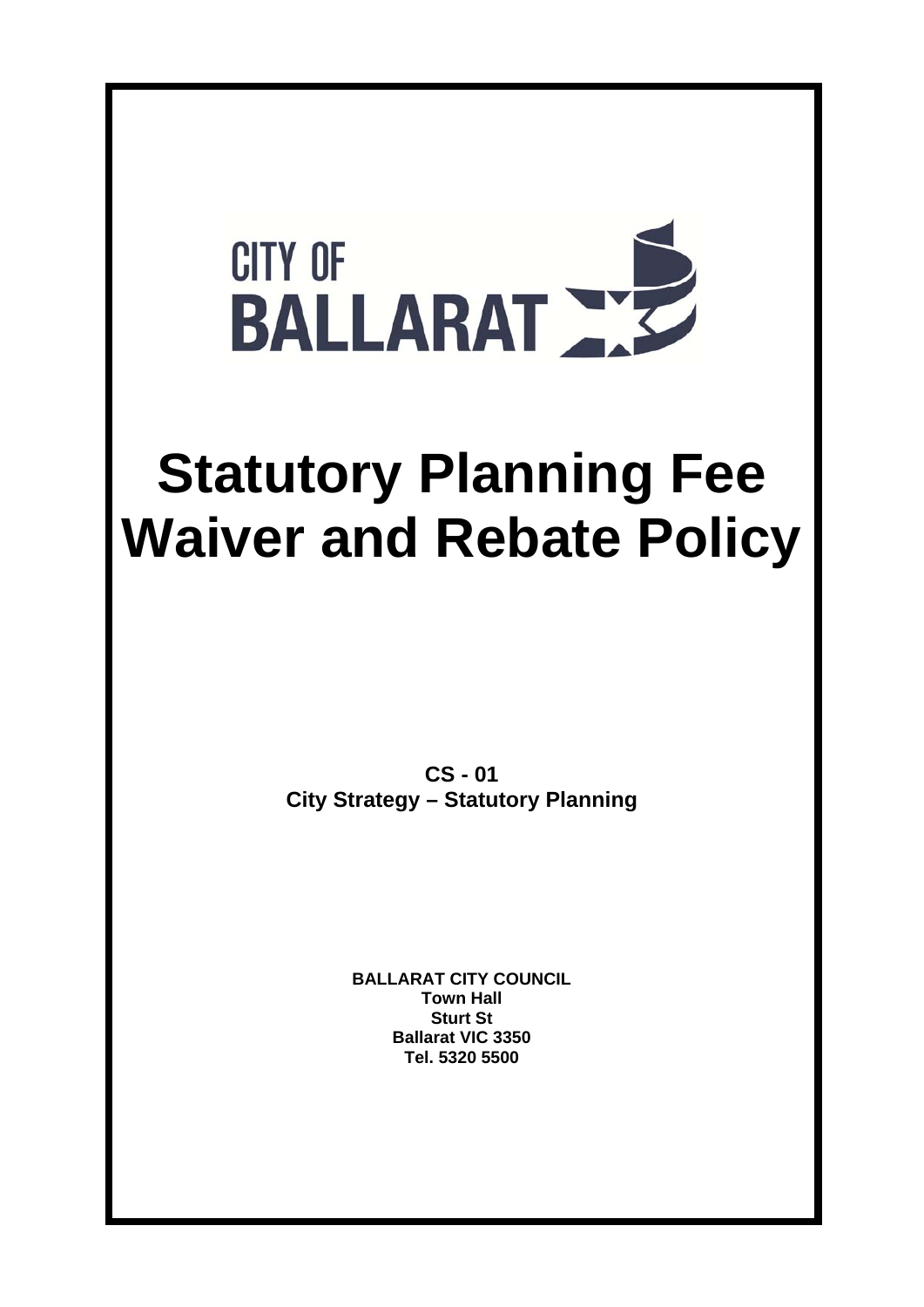

# **TABLE OF CONTENTS**

| $1 \quad$      |  |
|----------------|--|
| 2 <sup>1</sup> |  |
| $\mathbf{3}$   |  |
|                |  |
|                |  |
| 6              |  |
|                |  |
| 8              |  |
| 9              |  |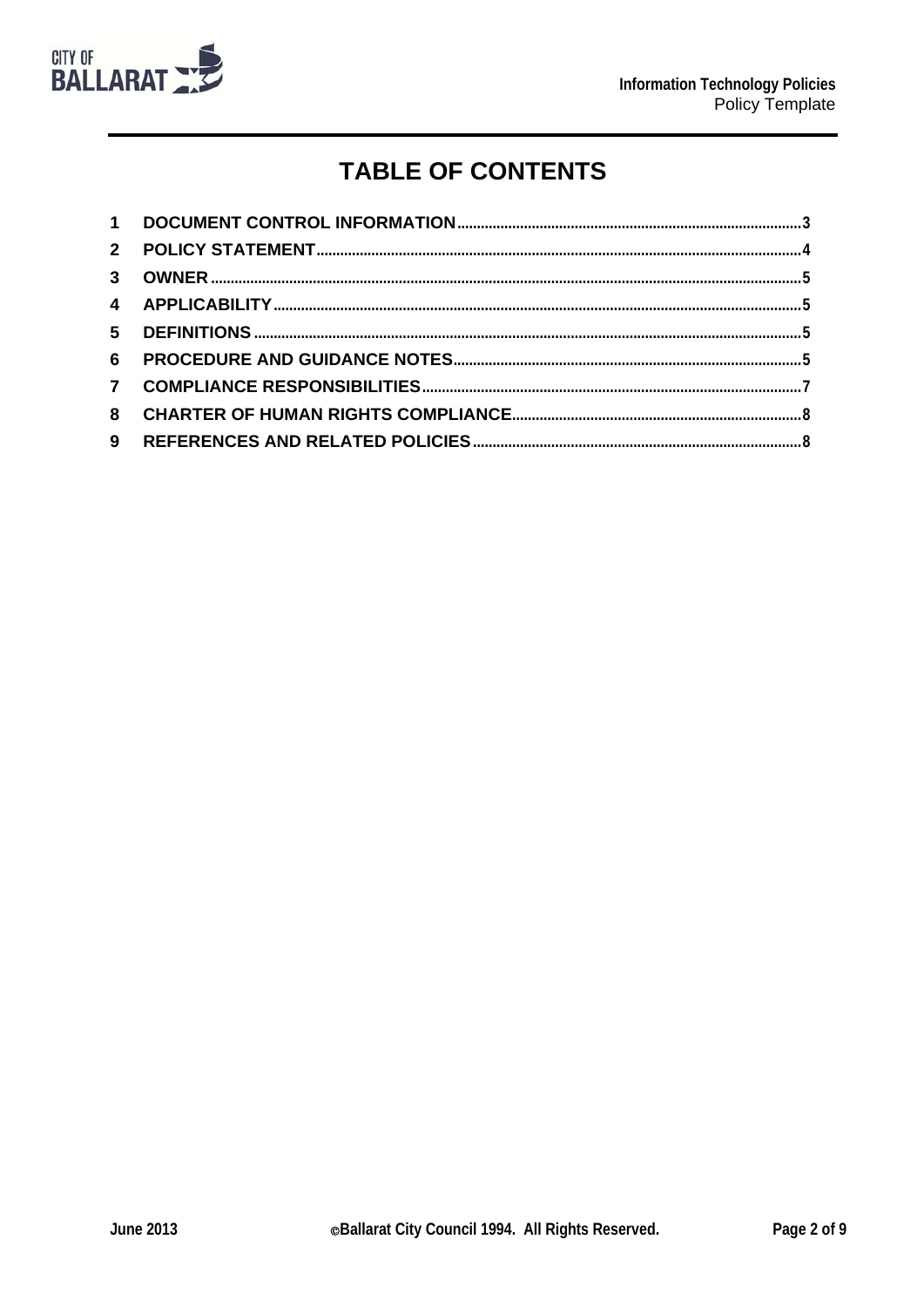

## **1 DOCUMENT CONTROL INFORMATION**

# **DOCUMENT CONTROL**

| <b>Policy Name</b>      | <b>Statutory Planning Fee Waiver and Rebate Policy</b> |  |  |  |
|-------------------------|--------------------------------------------------------|--|--|--|
| <b>Business Unit</b>    | <b>Statutory Planning Unit</b>                         |  |  |  |
| <b>File Location</b>    | <b>DocHub</b>                                          |  |  |  |
| <b>Document status</b>  | Approved                                               |  |  |  |
| <b>Version</b>          | 2.00                                                   |  |  |  |
| <b>Version Date</b>     | June 2013                                              |  |  |  |
| <b>Next Review date</b> | <b>April 2015</b>                                      |  |  |  |
|                         |                                                        |  |  |  |
|                         |                                                        |  |  |  |
|                         |                                                        |  |  |  |

## **DOCUMENT HISTORY**

|                      | Version | Date              | Author                             |
|----------------------|---------|-------------------|------------------------------------|
| <b>Initial Draft</b> |         | 22 April 2013     | Leanne Wilson                      |
| <b>Final Draft</b>   | 2       | 5 May 2013        | Hamish Lampp                       |
| <b>Approved</b>      | 3       | 14 August<br>2013 | Council<br>Resolution<br>(R298/13) |
| <b>Review Draft</b>  |         |                   |                                    |
| <b>Review Final</b>  |         |                   |                                    |
| <b>Approved</b>      |         |                   |                                    |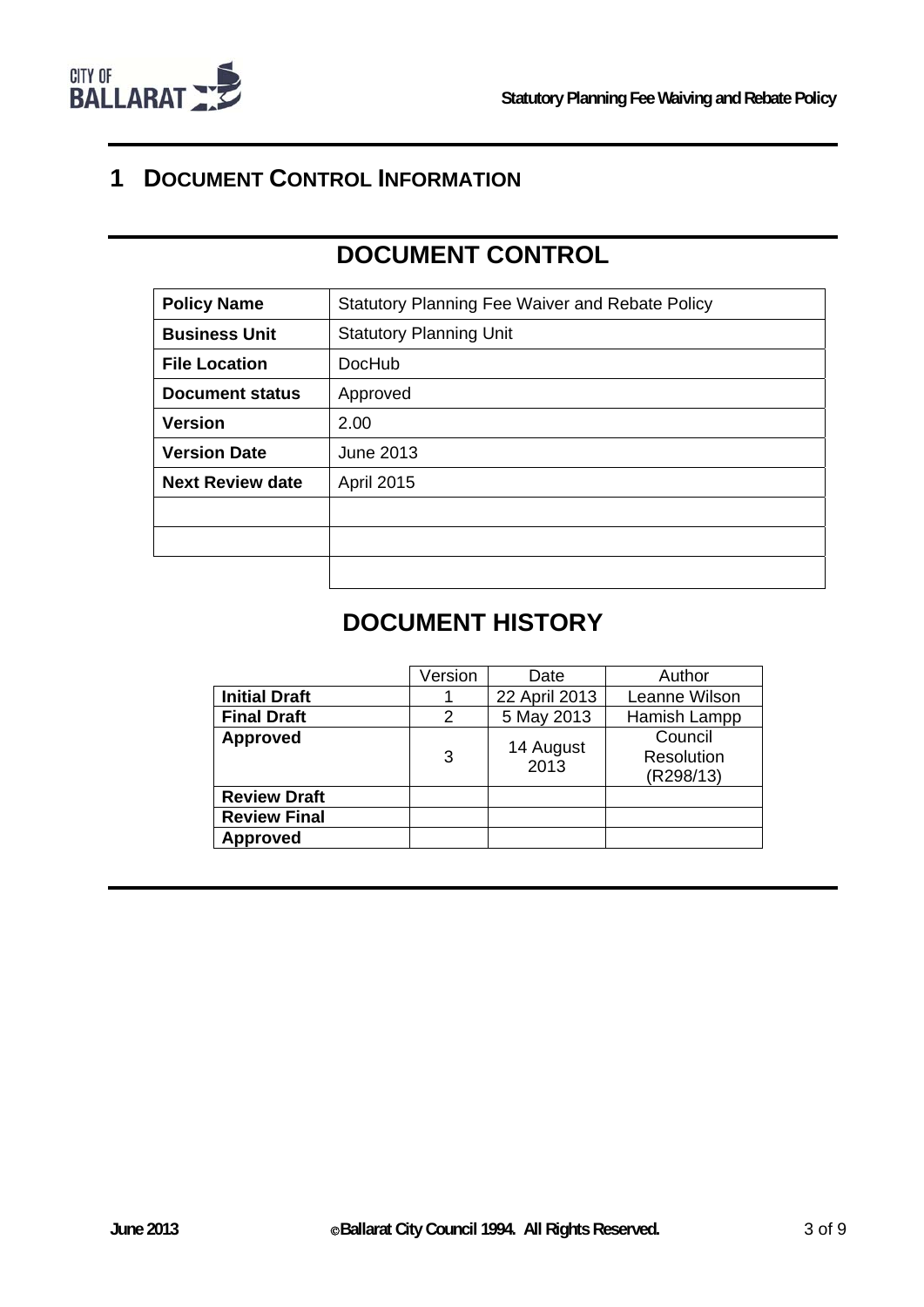

## **2 POLICY STATEMENT**

#### **Introduction:**

The *Planning and Environment (Fees) Interim Regulations 2013* provides the ability for Council's to wholly or in part waive or rebate the payment of statutory planning fees. The Statutory Planning Unit currently relies on the guidance provided in the 2003 Council policy document in respect to fee exemptions. This policy is the outcome of a review of the 2003 Policy and sets out the instances in which statutory and non-statutory fee exemptions (whole or in part) will apply.

Statutory fees include those relating to:

- Planning permit applications;
- Certificate of Compliance applications;
- Extensions of time applications;
- Requests for secondary consent;
- Satisfaction matters;
- Amendment to planning permits.

Non-statutory fees include those relating to:

- Photocopying requests;
- Copies of plans and permits issued;
- Letters of advice as to when a planning permit is required;
- Liquor licensing letters of advice;
- Written planning history requests;
- Any other written advice requests;
- Advertising costs associated with applications.

The Subdivision (Fees) Regulations 2013 provides the responsible authority opportunities to also waive and rebate the payment of fees in certain circumstances. Historically, Council have not waived or provided fee rebates for applications which require a fee under the Subdivision (Fees) Regulations, and this will continue to be the case. The fees required under the Subdivision Regulations are as follows:

- Fees for application (certification and procedural plans);
- Engineering plans;
- Supervision of works:
- Checking of engineering plans.

Given the technical nature of which the fees aim to cover, it is not considered appropriate to provide a waiver or rebate of these fees. The rebate and waiving of any of these fees would place significant budget pressures on two business units, being Statutory Planning and the Engineering Unit as these fees provide some opportunity for cost recovery of engineering services.

**Intent:**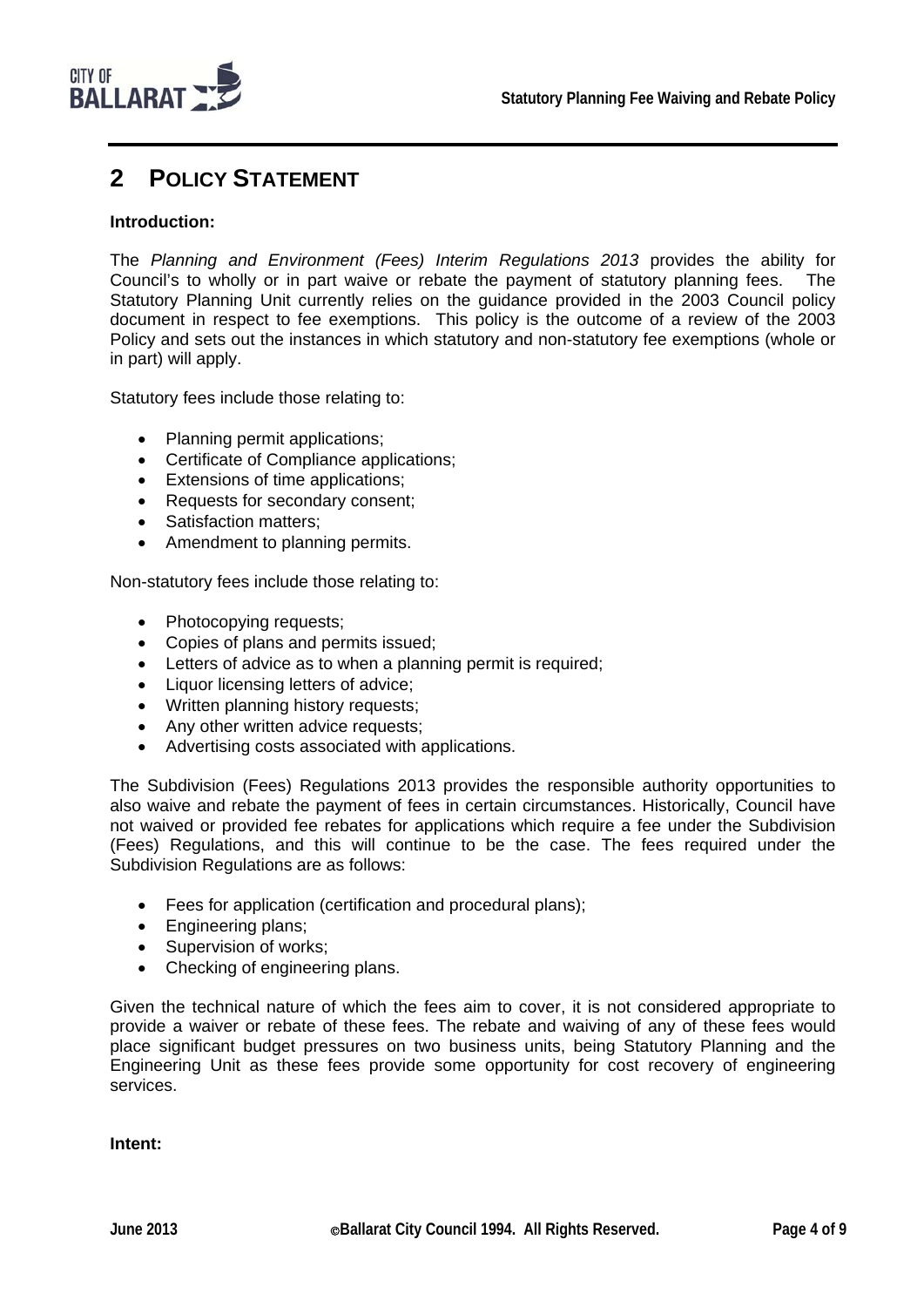

This policy prescribes those instances where a refund or planning fee exemption may be applied (statutory and non-statutory fees), pursuant to section 16 of the *Planning and Environment (Fees) Interim Regulations 2013* and any subsequent revision of this Regulation.

### **Objective:**

To ensure consistency in applying fee exemptions and waivers to planning applications.

#### **Statement:**

The *Planning and Environment (Fees) Interim Regulations 2013* sets out the prescribed fees associated with planning applications. The Regulations set out instances in which the planning authority can consider the rebate or waiving of application fees. The City of Ballarat has developed this policy to inform employees and applicants as to when applicable application fees may be waived or a rebate offered.

## **3 OWNER**

The owner of this policy is the Chief Executive Officer. All enquiries regarding this policy should be initially directed to General Manager City Strategy.

## **4 APPLICABILITY**

This policy applies to all persons and/or companies seeking advice as to whether a planning permit is required as well as persons and/or companies seeking to lodge an application with the Statutory Planning Unit.

## **5 DEFINITIONS**

**The Act:** Planning and Environment Act 1987

**The Regulations:** Planning and Environment (Fees) Interim Regulations 2013 **Charitable Organisations:** A charitable organisation must seek the public weal; and not concerned with the conferment of private advantage. *D V Bryant Trust Board v Hamilton City Council (1997) 2 NZLR 342 at 347*.

## **6 PROCEDURE AND GUIDANCE NOTES**

#### 6.1 Legislative Requirement

Section's 47(b) and 72 of the *Planning & Environment Act 1987* states a permit application or an application to amend a permit must be accompanied by the prescribed fee. The requirement of a prescribed fee is primarily linked to the cost of development and assists the Unit in recouping costs associated with the assessment of permit applications, together with the administrative functions required to be undertaken in accordance with the Act.

Planning application fees are set out in the *Planning and Environment (Fees) Interim Regulations 2013*, which these are amended time to time by the State Government.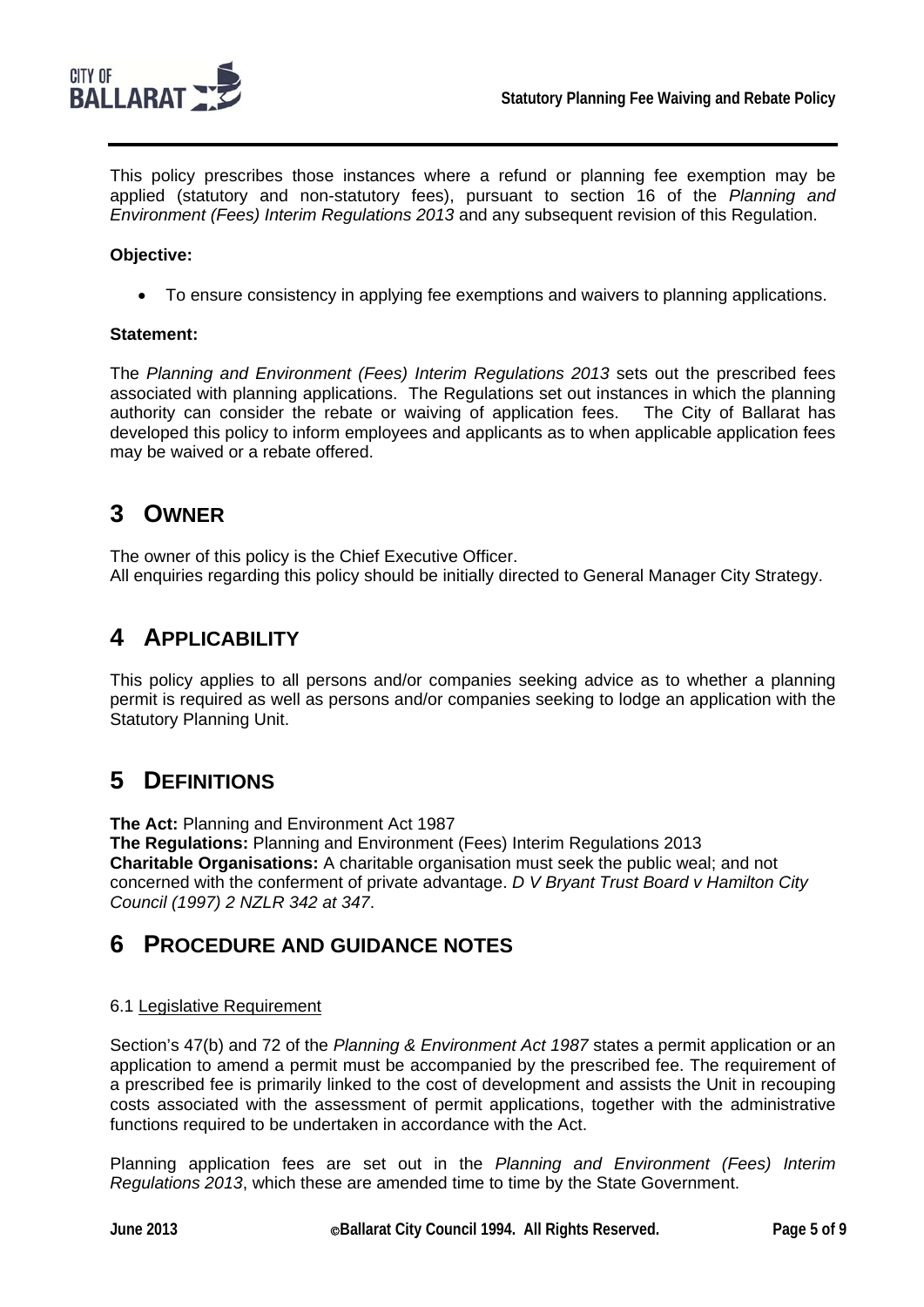

Section 16 of the Regulations states the following in relation to waiving or providing a rebate of fees:

*A responsible authority or the Minister may wholly or in part waive or rebate the payment of a fee that the authority or the Minister has received or is entitled to receive in connection with matters other than an amendment to a planning scheme, if—* 

*(a) an application is withdrawn and a new application is submitted; or* 

*(b) an application is for land used exclusively for charitable purposes; or* 

*(c) in the opinion of the responsible authority or the Minister the payment of the fee is not warranted because of the minor nature of the consideration of the matter decided or to be decided; or* 

*(d) in the opinion of the responsible authority or the Minister the payment of the fee is not warranted because the application or determination imposes on the authority or the Minister no appreciable burden or a lesser burden than usual for supplying that service; or* 

*(e) in the opinion of the responsible authority or the Minister the application or determination assists—* 

*(i) the proper development of the whole or part of the State, region or municipal district; or* 

*(ii) the preservation of buildings or places in the State, region or municipal district that are of historical or environmental interest.* 

The Regulations are clear as to when a planning authority (Council) is able to consider fee exemptions for planning applications. The following sets out the circumstances in which Council will exercise its rights availed to it by section 16 of the Regulations.

(i) An application is withdrawn and a new application is submitted

If a permit applicant withdraws an application and the application is resubmitted for the same property within six months of the withdrawn application, the fee associated with the resubmitted application will be exempted. If the resubmitted application includes a new permit trigger that requires an additional fee, the additional fee must be paid by the applicant.

The regulations afford Council discretion on fee refunds and exemptions when applications are withdrawn and a new application is submitted. If a subsequent application is not submitted following a withdrawal of an application Council cannot refund any part of the fee previously paid in respect to the withdrawn application. As Council will exempt the subsequent application fee on the resubmitted application, Council will not refund any of the original application fee paid.

(ii) Charitable purposes

In accordance with section 16(b) of the Regulations, Council will exempt charitable organisations from statutory and non-statutory charges if all of the following requirements are met:

 That the owner/applicant must be a not-for-profit community based organisation occupying Council land;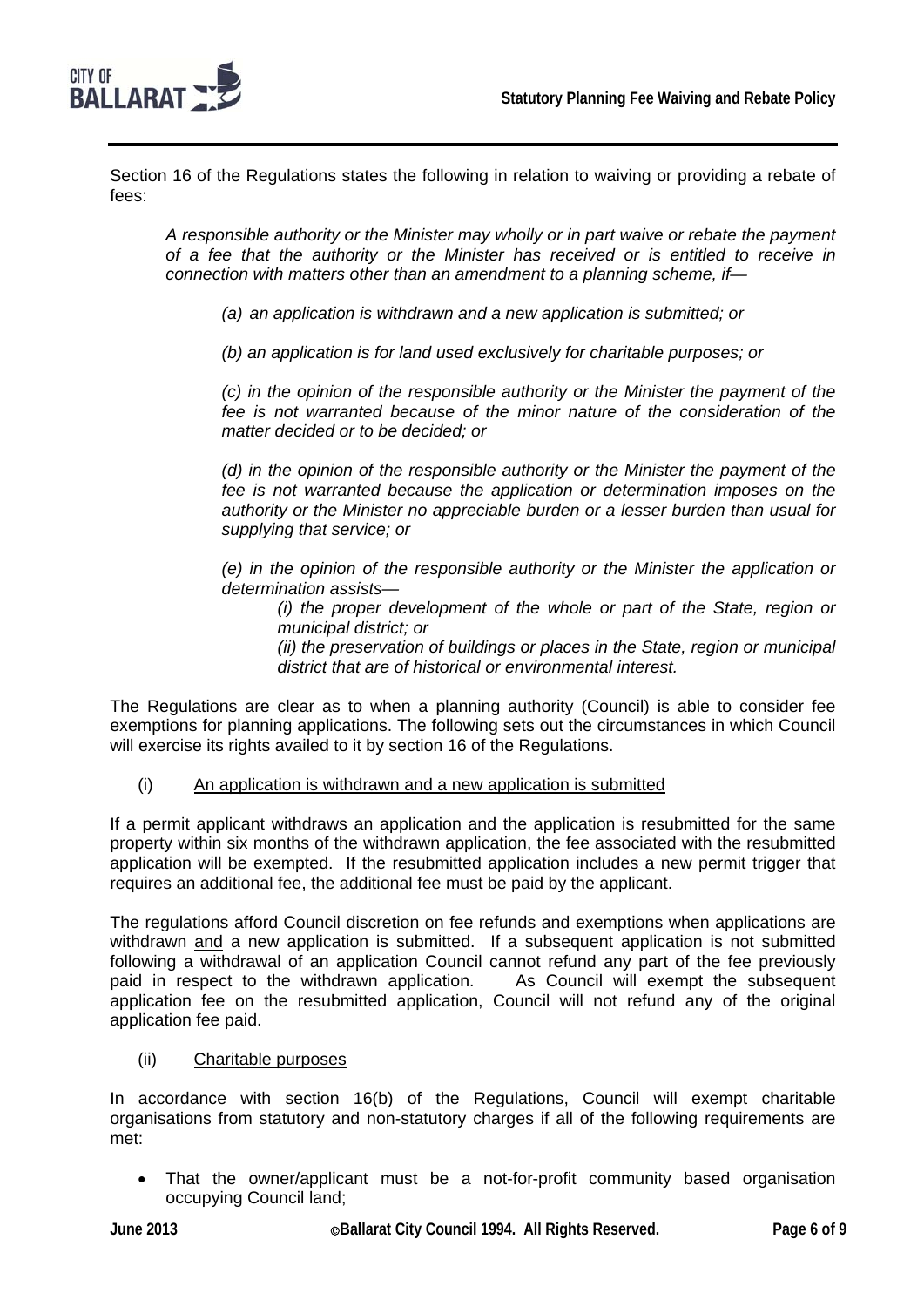

- That the request to waive or reduce fees must be made in writing to the General Manager City Strategy and must set out the community benefit that will derive from the development/use;
- The application must meet all requirements in relation to the provision of information, including completion of forms and submission of plans and written documentation;
- There must be no unpaid debt owed to any Council unit by the owner/applicant;
- That any waiving or reduction of fees will be identified in the business budgets as negative income.

#### (iii) Proper Development of the Municipal District

In accordance with Section 16 (e) of the Regulations, the responsible authority is able to waive fees for applications when the development is of significance to the municipality. In this regard, the decision for waiving statutory planning fees is afforded to the Chief Executive Officer for any application where it is deemed to accord with this regulation.

#### 6.2 Other types of Statutory Planning Scenarios

#### *Lapsed applications*

The regulations do not afford Council the discretion to refund or exempt fees associated with lapsed applications, nor applications submitted subsequent to the lapsing of an application. No refunds will be provided if an application is lapsed, regardless of whether a subsequent application is submitted or not.

#### *Environmental Sustainable Design Applications*

The regulations do not afford Council any discretion in respect to environmental sustainable design. Council cannot provide any refund or fee exemptions associated with such applications.

#### *Council Initiated Permit Applications*

The regulations do not afford Council the discretion to refund or exempt fees associated with Council initiated planning applications. In such instances, the Council Unit seeking planning permission is required to meet the requisite application fee in full in accordance with the Regulations.

#### 6.3 Process for Applying Waiver and/or Rebate of Statutory Planning Fees

In order for an applicant to be provided with a waiver or rebate in line with this policy, the permit applicant is required to write to the General Manager City Strategy outlining their compliance with this policy. The letter of advice to the General Manager can be provided either with an application for a permit or prior to an application being lodged with Council. If the permit applicant seeks to gain written advice in relation to waiving or rebating of fees prior to an application being made to Council, the correspondence outlining the request sought must be accompanied by details of the application the permit applicant seeks to make to Council.

The decision to waive or rebate fees will be made by the General Manager City Strategy or Chief Executive Officer, as appropriate. The recording of any waiving or rebate of fees permitted by Council will be required to be recorded in accordance with section 18 of the Regulations. The decision will be recorded by the completion of Form A attached to this policy, a copy of which will be provided to the requestor.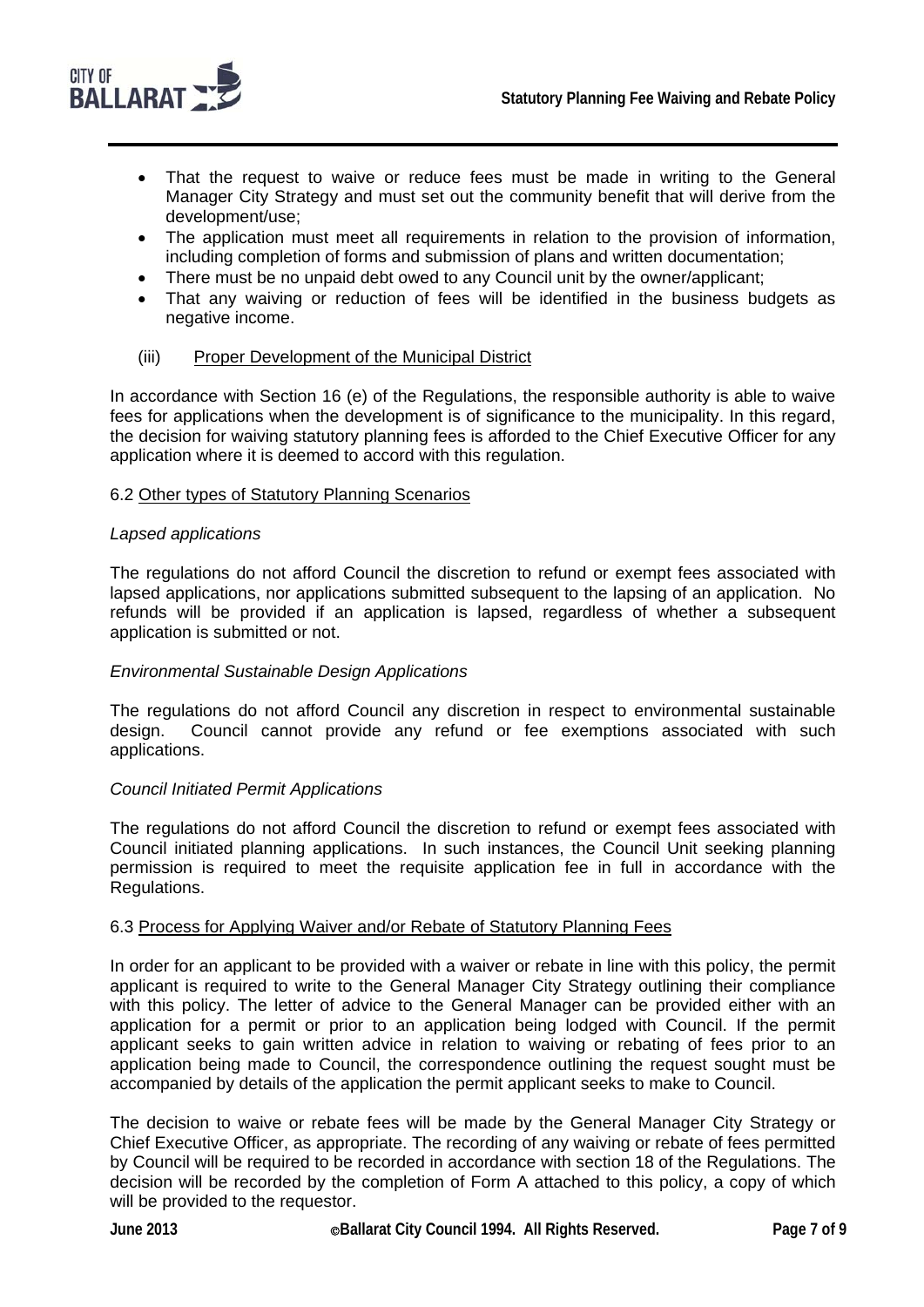

## **7 COMPLIANCE RESPONSIBILITIES**

Managers/Supervisors/Employees are responsible for:

Briefing all internal and external customers in relation to the terms of this Policy.

## **8 CHARTER OF HUMAN RIGHTS COMPLIANCE**

It is considered that this policy does not impact on any human rights identified in the Charter of Human Rights Act 2007

## **9 REFERENCES AND RELATED POLICIES**

|                             | Include - Name, Reference and location of reference                                      |
|-----------------------------|------------------------------------------------------------------------------------------|
| Acts                        | PLANNING AND ENVIRONMENT ACT 1987                                                        |
| Regulations                 | PLANNING AND ENVIRONMENT (FEES) REGULATIONS 2013,<br>SUBDIVISION (FEES) REGULATIONS 2013 |
| <b>Codes of Practice</b>    |                                                                                          |
| Guidance notes              |                                                                                          |
| <b>Australian Standards</b> |                                                                                          |
| <b>Related Policies</b>     |                                                                                          |